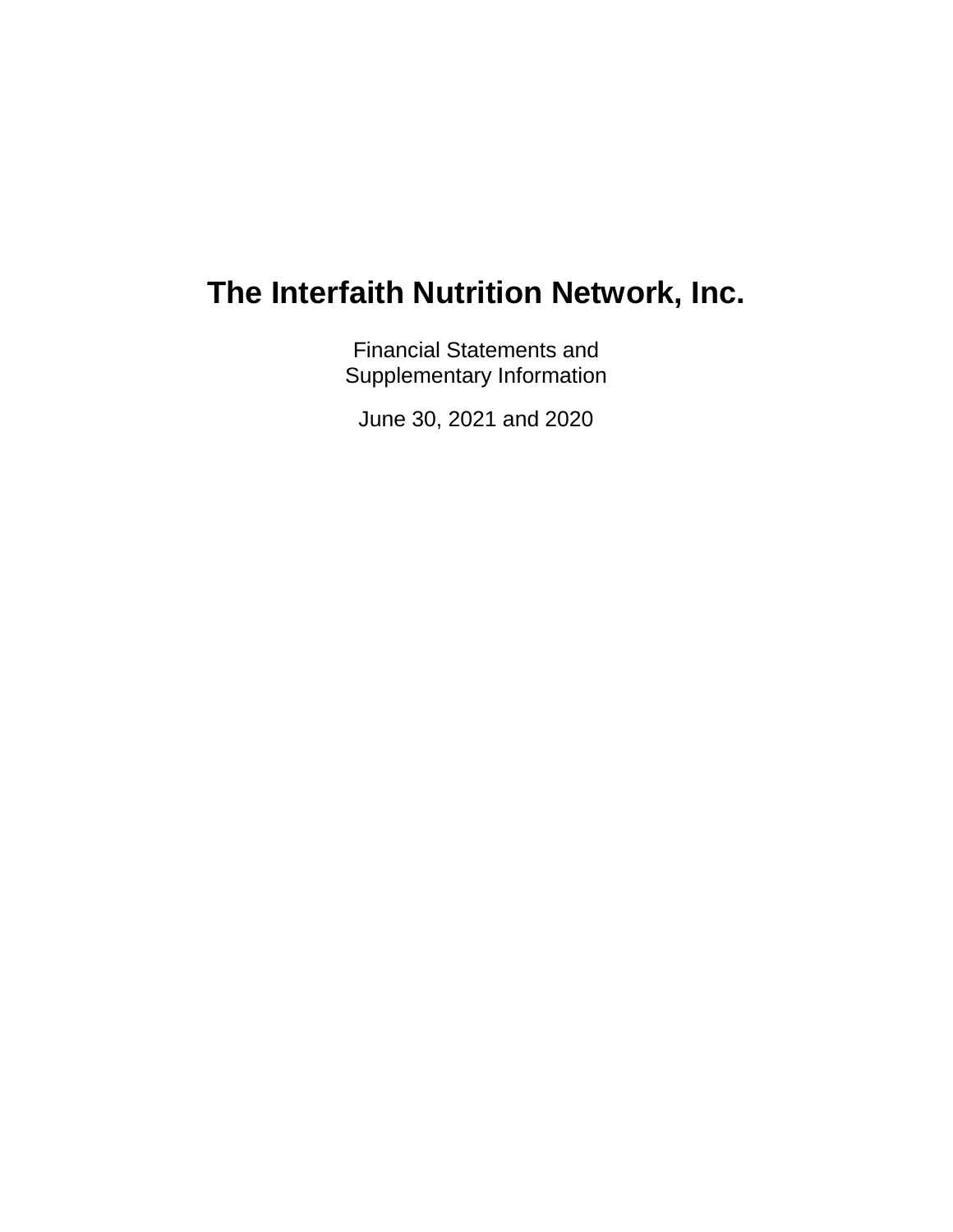Table of Contents June 30, 2021 and 2020

|                                                       | Page |
|-------------------------------------------------------|------|
| <b>Independent Auditors' Report</b>                   |      |
| <b>Financial Statements</b>                           |      |
| <b>Statements of Financial Position</b>               | 3    |
| Statements of Activities and Change in Net Assets     | 4    |
| <b>Statements of Functional Expenses</b>              | 5    |
| <b>Statements of Cash Flows</b>                       | 7    |
| Notes to Financial Statements                         | 8    |
| <b>Supplemental Information</b>                       |      |
| Schedules of Fees and Grants From Government Agencies | 16   |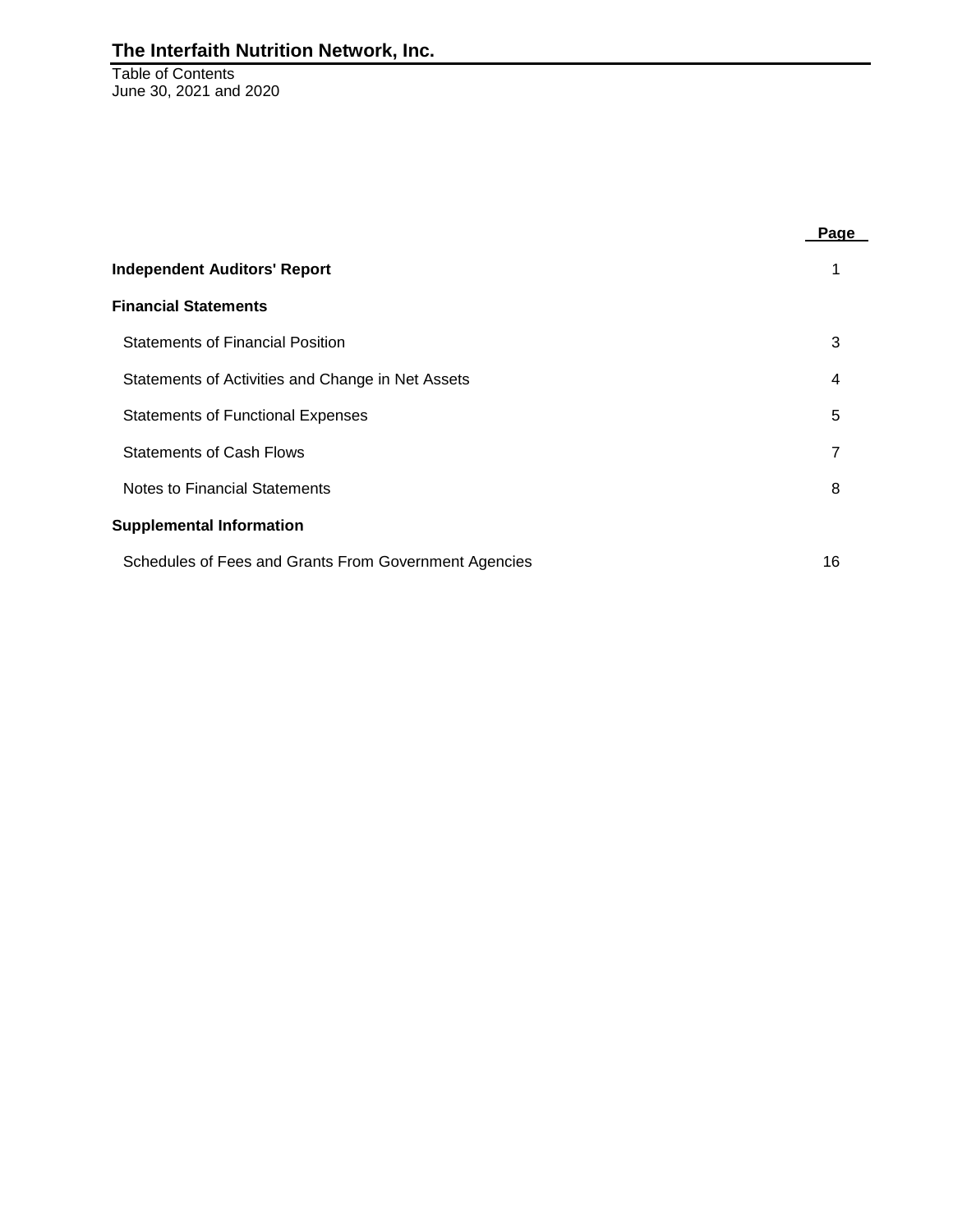## **Independent Auditors' Report**

To the Board of Directors of The Interfaith Nutrition Network, Inc.

#### **Report on the Financial Statements**

We have audited the accompanying financial statements of The Interfaith Nutrition Network, Inc. (the Organization), which comprise the statements of financial position as of June 30, 2021 and 2020 and the related statements of activities and change in net assets, functional expenses and cash flows for the years then ended and the related notes to the financial statements.

#### *Management's Responsibility for the Financial Statements*

Management is responsible for the preparation and fair presentation of these financial statements in accordance with accounting principles generally accepted in the United States of America; this includes the design, implementation and maintenance of internal control relevant to the preparation and fair presentation of financial statements that are free from material misstatement, whether due to fraud or error.

#### *Auditors' Responsibility*

Our responsibility is to express an opinion on these financial statements based on our audits. We conducted our audits in accordance with auditing standards generally accepted in the United States of America. Those standards require that we plan and perform the audits to obtain reasonable assurance about whether the financial statements are free from material misstatement.

An audit involves performing procedures to obtain audit evidence about the amounts and disclosures in the financial statements. The procedures selected depend on the auditor's judgment, including the assessment of the risks of material misstatement of the financial statements, whether due to fraud or error. In making those risk assessments, the auditor considers internal control relevant to the entity's preparation and fair presentation of the financial statements in order to design audit procedures that are appropriate in the circumstances but not for the purpose of expressing an opinion on the effectiveness of the entity's internal control. Accordingly, we express no such opinion. An audit also includes evaluating the appropriateness of accounting policies used and the reasonableness of significant accounting estimates made by management, as well as evaluating the overall presentation of the financial statements.

We believe that the audit evidence we have obtained is sufficient and appropriate to provide a basis for our audit opinion.

#### *Opinion*

In our opinion, the financial statements referred to above present fairly, in all material respects, the financial position of the Organization as of June 30, 2021 and 2020 and the change in its net assets and its cash flows for the years then ended in accordance with accounting principles generally accepted in the United States of America.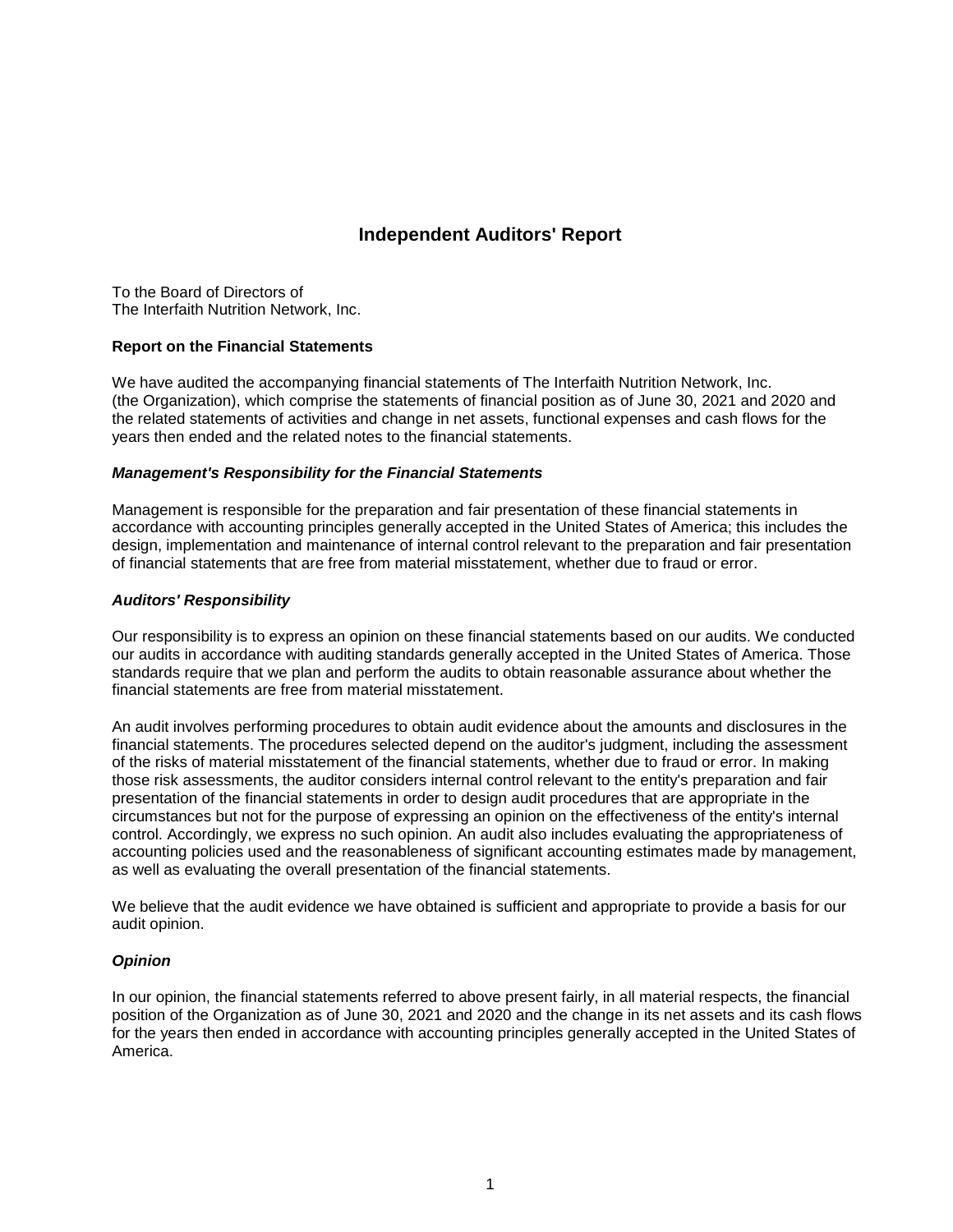#### **Report on Supplemental Information**

Our audits were conducted for the purpose of forming an opinion on the financial statements as a whole. The supplemental information presented on page 16 is presented for purposes of additional analysis and is not a required part of the financial statements. Such information is the responsibility of management and was derived from and relates directly to the underlying accounting and other records used to prepare the financial statements. The information has been subjected to the auditing procedures applied in the audits of the financial statements and certain additional procedures, including comparing and reconciling such information directly to the underlying accounting and other records used to prepare the financial statements or to the financial statements themselves and other additional procedures in accordance with auditing standards generally accepted in the United States of America. In our opinion, the supplemental information is fairly stated, in all material respects, in relation to the financial statements as a whole.

Melville, New York November 19, 2021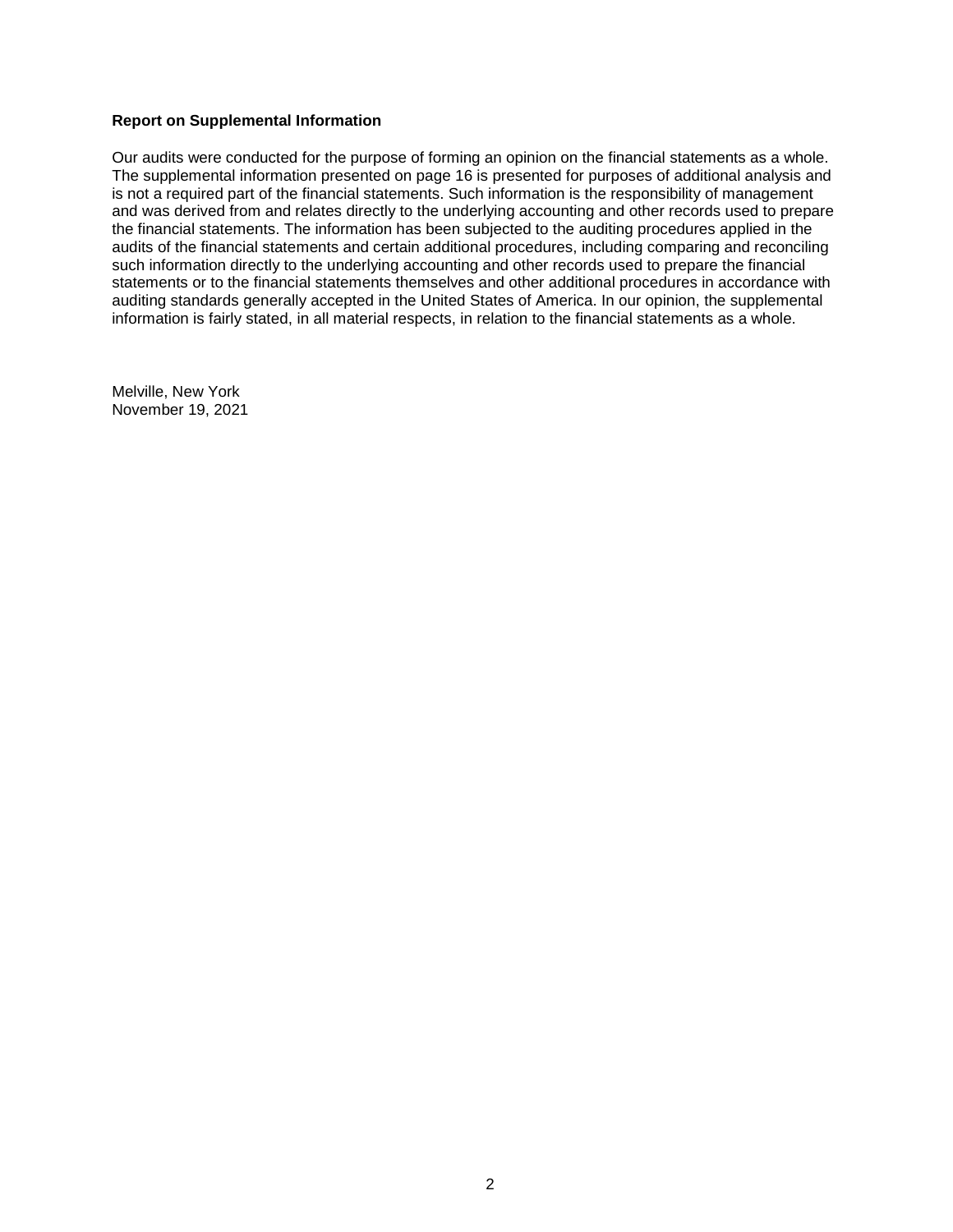**Statements of Financial Position** June 30, 2021 and 2020

|                                                                                                                                                                                                                    | 2021                                                       | 2020                                                              |
|--------------------------------------------------------------------------------------------------------------------------------------------------------------------------------------------------------------------|------------------------------------------------------------|-------------------------------------------------------------------|
| <b>Assets</b>                                                                                                                                                                                                      |                                                            |                                                                   |
| <b>Current Assets</b><br>Cash and cash equivalents<br>Grants and contracts receivable<br>Contributions receivable, net of allowance<br>Donated product inventory<br>Prepaids and other assets<br>Other receivables | \$<br>5,795,098<br>846,952<br>119,746<br>105,074<br>48,799 | \$<br>4,722,548<br>433,695<br>2,907<br>50,077<br>41,503<br>15,114 |
| <b>Total current assets</b>                                                                                                                                                                                        | 6,915,669                                                  | 5,265,844                                                         |
| <b>Fixed Assets, Net</b>                                                                                                                                                                                           | 3,644,213                                                  | 3,507,250                                                         |
| <b>Total assets</b>                                                                                                                                                                                                | \$<br>10,559,882                                           | \$<br>8,773,094                                                   |
| <b>Liabilities and Net Assets</b>                                                                                                                                                                                  |                                                            |                                                                   |
| <b>Liabilities</b><br>Accounts payable and accrued expenses<br>Security deposits<br>Deferred revenue                                                                                                               | \$<br>565,201<br>9,618<br>5,000                            | \$<br>277,255<br>11,318<br>1,285,571                              |
| <b>Total liabilities</b>                                                                                                                                                                                           | 579,819                                                    | 1,574,144                                                         |
| <b>Net Assets</b><br>Net assets without donor restrictions:<br>Board designated<br>Property and equipment<br>Undesignated                                                                                          | 2,313,669<br>3,644,213<br>3,315,659                        | 2,313,669<br>3,507,250<br>888,176                                 |
| Total net assets without donor restrictions                                                                                                                                                                        | 9,273,541                                                  | 6,709,095                                                         |
| Net assets with donor restrictions                                                                                                                                                                                 | 706,522                                                    | 489,855                                                           |
| Total net assets                                                                                                                                                                                                   | 9,980,063                                                  | 7,198,950                                                         |
| Total liabilities and net assets                                                                                                                                                                                   | \$<br>10,559,882                                           | \$<br>8,773,094                                                   |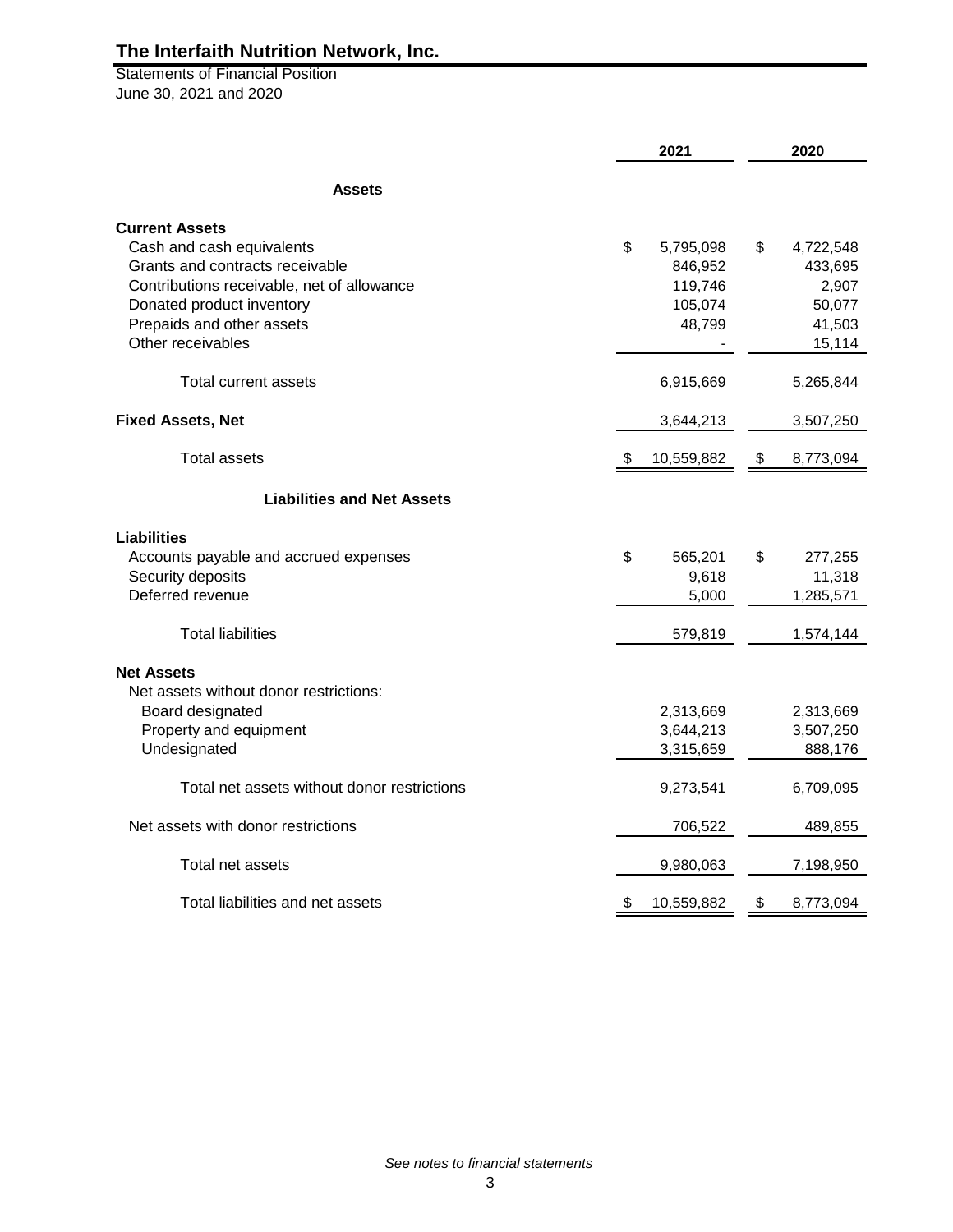Statements of Activities and Change in Net Assets Years Ended June 30, 2021 and 2020

|                                                | 2021                |                     |                 |                     |                     |                 |
|------------------------------------------------|---------------------|---------------------|-----------------|---------------------|---------------------|-----------------|
|                                                | Without             | With                |                 | <b>Without</b>      | With                |                 |
|                                                | Donor               | Donor               |                 | <b>Donor</b>        | <b>Donor</b>        |                 |
|                                                | <b>Restrictions</b> | <b>Restrictions</b> | <b>Total</b>    | <b>Restrictions</b> | <b>Restrictions</b> | <b>Total</b>    |
| <b>Revenues, Gains and Other Support</b>       |                     |                     |                 |                     |                     |                 |
| Fundraising, net                               | \$<br>2,560,950     | \$                  | \$<br>2,560,950 | \$<br>438,342       | \$                  | \$<br>438,342   |
| Contributions and grants                       | 3,710,782           | 300,000             | 4,010,782       | 3,390,313           |                     | 3,390,313       |
| Fees and grants from government agencies       | 3,485,545           |                     | 3,485,545       | 1,469,118           |                     | 1,469,118       |
| In-kind contributions                          | 484,213             |                     | 484,213         | 721,482             |                     | 721,482         |
| Rental income                                  | 121,654             |                     | 121,654         | 171,031             |                     | 171,031         |
| Other program income                           | 4,553               |                     | 4,553           | 7,037               |                     | 7,037           |
| Interest income                                | 14,220              |                     | 14,220          | 40,887              |                     | 40,887          |
| Net assets released from restrictions          | 83,333              | (83, 333)           |                 | 16,300              | (16,300)            |                 |
| Total revenues, gains and other support        | 10,465,250          | 216,667             | 10,681,917      | 6,254,510           | (16, 300)           | 6,238,210       |
| <b>Expenses</b>                                |                     |                     |                 |                     |                     |                 |
| Program services:                              |                     |                     |                 |                     |                     |                 |
| <b>Shelters</b>                                | 1,959,018           |                     | 1,959,018       | 2,067,065           |                     | 2,067,065       |
| Soup Kitchens                                  | 2,675,203           |                     | 2,675,203       | 1,756,116           |                     | 1,756,116       |
| Long-Term Housing                              | 560,708             |                     | 560,708         | 491,131             |                     | 491,131         |
| Center for Transformative Change               | 1,536,313           |                     | 1,536,313       | 942.821             |                     | 942,821         |
| Total program services                         | 6,731,242           |                     | 6,731,242       | 5,257,133           |                     | 5,257,133       |
| Supporting services:                           |                     |                     |                 |                     |                     |                 |
| Administration                                 | 788,351             |                     | 788,351         | 672,170             |                     | 672,170         |
| Fundraising                                    | 381,211             |                     | 381,211         | 402,931             |                     | 402,931         |
| Total expenses                                 | 7,900,804           |                     | 7,900,804       | 6,332,234           |                     | 6,332,234       |
| Excess (deficit) of revenues, gains and        |                     |                     |                 |                     |                     |                 |
| other support over expenses                    | 2,564,446           | 216,667             | 2,781,113       | (77, 724)           | (16, 300)           | (94, 024)       |
| <b>Gain on Sale of Fixed Assets</b>            |                     |                     |                 | 468,081             |                     | 468,081         |
| <b>Release of Funds to Other Soup Kitchens</b> |                     |                     |                 | (17, 427)           |                     | (17, 427)       |
| Change in net assets                           | 2,564,446           | 216,667             | 2,781,113       | 372,930             | (16,300)            | 356,630         |
| <b>Net Assets, Beginning</b>                   | 6,709,095           | 489,855             | 7,198,950       | 6,336,165           | 506,155             | 6,842,320       |
| <b>Net Assets, Ending</b>                      | 9,273,541<br>\$     | 706,522<br>\$.      | 9,980,063<br>\$ | 6,709,095<br>\$     | 489,855<br>\$       | 7,198,950<br>\$ |

*See notes to financial statements*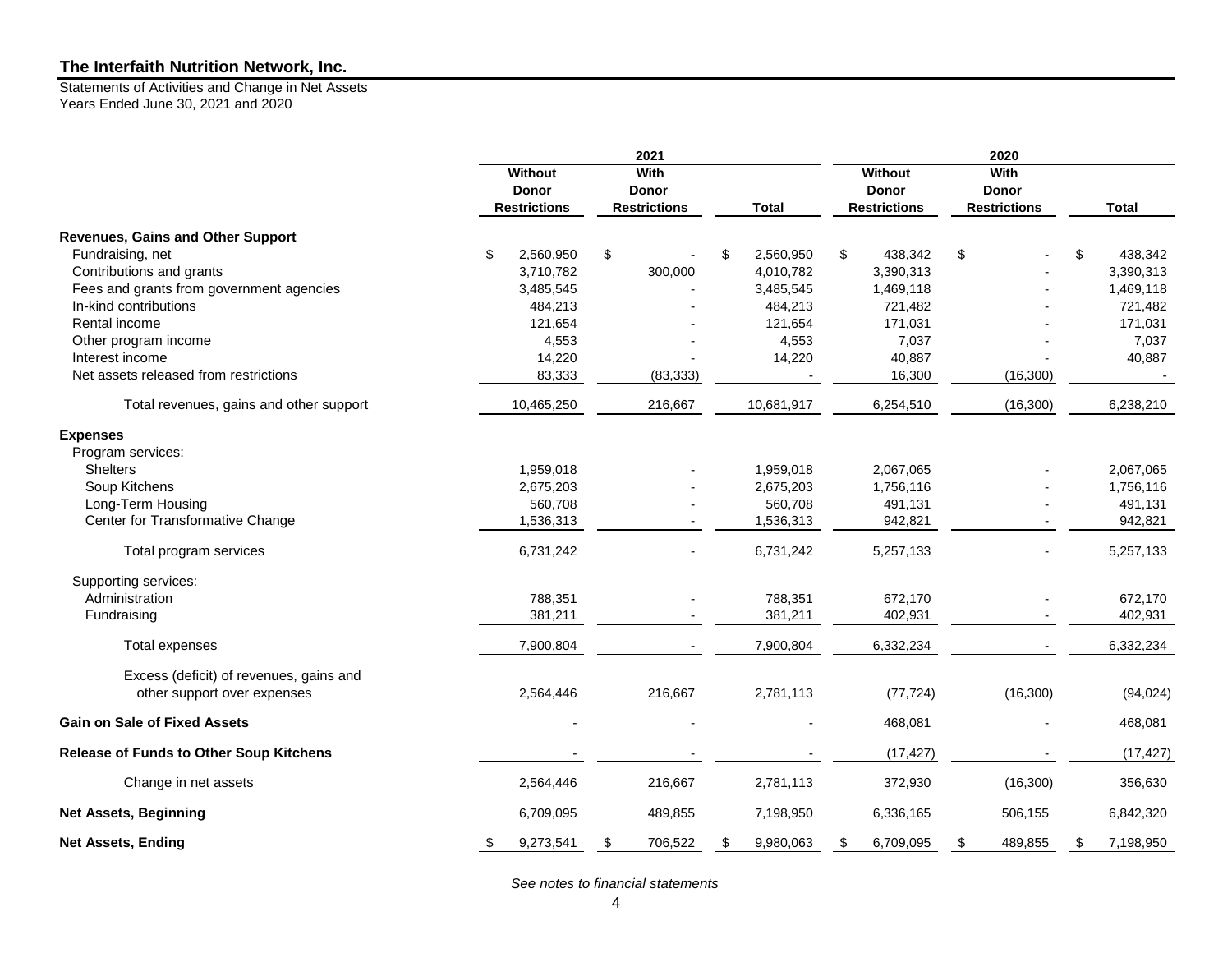## Statement of Functional Expenses

Year Ended June 30, 2021

|                                                |                 |                 | <b>Program Services</b> |                                            |                            |                    |                 |
|------------------------------------------------|-----------------|-----------------|-------------------------|--------------------------------------------|----------------------------|--------------------|-----------------|
|                                                |                 | Soup            | Long-Term               | <b>Center for</b><br><b>Transformative</b> | <b>Supporting Services</b> |                    |                 |
|                                                | <b>Shelters</b> | <b>Kitchens</b> | Housing                 | Change                                     | Administration             | <b>Fundraising</b> | <b>Total</b>    |
| Salaries                                       | 1,323,568<br>S  | 514,314<br>S.   | \$<br>153,098           | \$<br>575,061                              | \$<br>222,748              | \$<br>162,468      | 2,951,257<br>\$ |
| Employee benefits and payroll taxes            | 287,749         | 119,352         | 21,074                  | 106,528                                    | 111,733                    | 41,320             | 687,756         |
| In-kind expense                                | 6,671           | 452,722         |                         |                                            |                            |                    | 459,393         |
| Repairs and maintenance                        | 104,231         | 45,871          | 162,125                 | 42,763                                     | 27,819                     |                    | 382,809         |
| Insurance                                      | 16,086          | 9,329           | 67,817                  | 25,481                                     | 59,890                     |                    | 178,603         |
| <b>Utilities</b>                               | 39,073          | 39,941          | 53,001                  | 24,445                                     | 22,971                     |                    | 179,431         |
| Supplies                                       | 45,219          | 61,955          | 2,861                   | 15,426                                     | 21,232                     | 28                 | 146,721         |
| Volunteer and guest related                    | 3,668           | 13,967          | 3,185                   | 537,390                                    | 448                        |                    | 558,658         |
| Special events nondirect                       |                 |                 |                         |                                            |                            | 131,463            | 131,463         |
| Food and related costs                         | 27,216          | 1,297,878       |                         | 2,367                                      | 135                        |                    | 1,327,596       |
| Bad debt                                       |                 | 7,000           | 7,700                   |                                            | 21,286                     |                    | 35,986          |
| Telephone and cable                            | 8,864           | 5,024           | 512                     | 7,409                                      | 21,056                     |                    | 42,865          |
| Legal and professional                         | 14,127          | 4,822           | 7,044                   | 9,294                                      | 34,335                     |                    | 69,622          |
| Real estate taxes                              |                 |                 | 20,440                  |                                            | 6,653                      |                    | 27,093          |
| Outside temporary help                         |                 |                 |                         |                                            | 66,890                     |                    | 66,890          |
| Licenses, permits and fees                     | 29,710          | 14,111          | 1,465                   | 56,298                                     | 50,524                     |                    | 152,108         |
| Automobile and travel                          |                 | 1,285           |                         | 906                                        | 9,680                      |                    | 11,871          |
| INN expansion, architecture designs            |                 |                 |                         | 100,105                                    |                            |                    | 100,105         |
| Miscellaneous                                  | 511             | 10,532          |                         | 221                                        |                            |                    | 11,264          |
| Marketing                                      |                 |                 |                         | 434                                        | 9,285                      |                    | 9,719           |
| Staff development, recognition and recruitment | 7,648           | 1,731           |                         | 1,575                                      | 9,740                      |                    | 20,694          |
| Finance and bank charges or fees               | 100             | 100             | 200                     | 100                                        | 19,828                     | 14,641             | 34,969          |
| Fundraising expenses, direct mail              |                 |                 |                         |                                            |                            | 30,631             | 30,631          |
| Postage                                        |                 |                 |                         | 431                                        | 12,578                     |                    | 13,009          |
| Office, dues and subscriptions                 | 1,380           |                 |                         | 360                                        | 6,413                      | 660                | 8,813           |
| Total expenses before depreciation             | 1,915,821       | 2,599,934       | 500,522                 | 1,506,594                                  | 735,244                    | 381,211            | 7,639,326       |
| Depreciation                                   | 43,197          | 75,269          | 60,186                  | 29,719                                     | 53,107                     |                    | 261,478         |
| <b>Totals</b>                                  | 1,959,018<br>\$ | 2,675,203<br>S. | 560,708<br>S            | 1,536,313<br>\$                            | 788,351<br>\$              | 381,211<br>\$      | 7,900,804<br>\$ |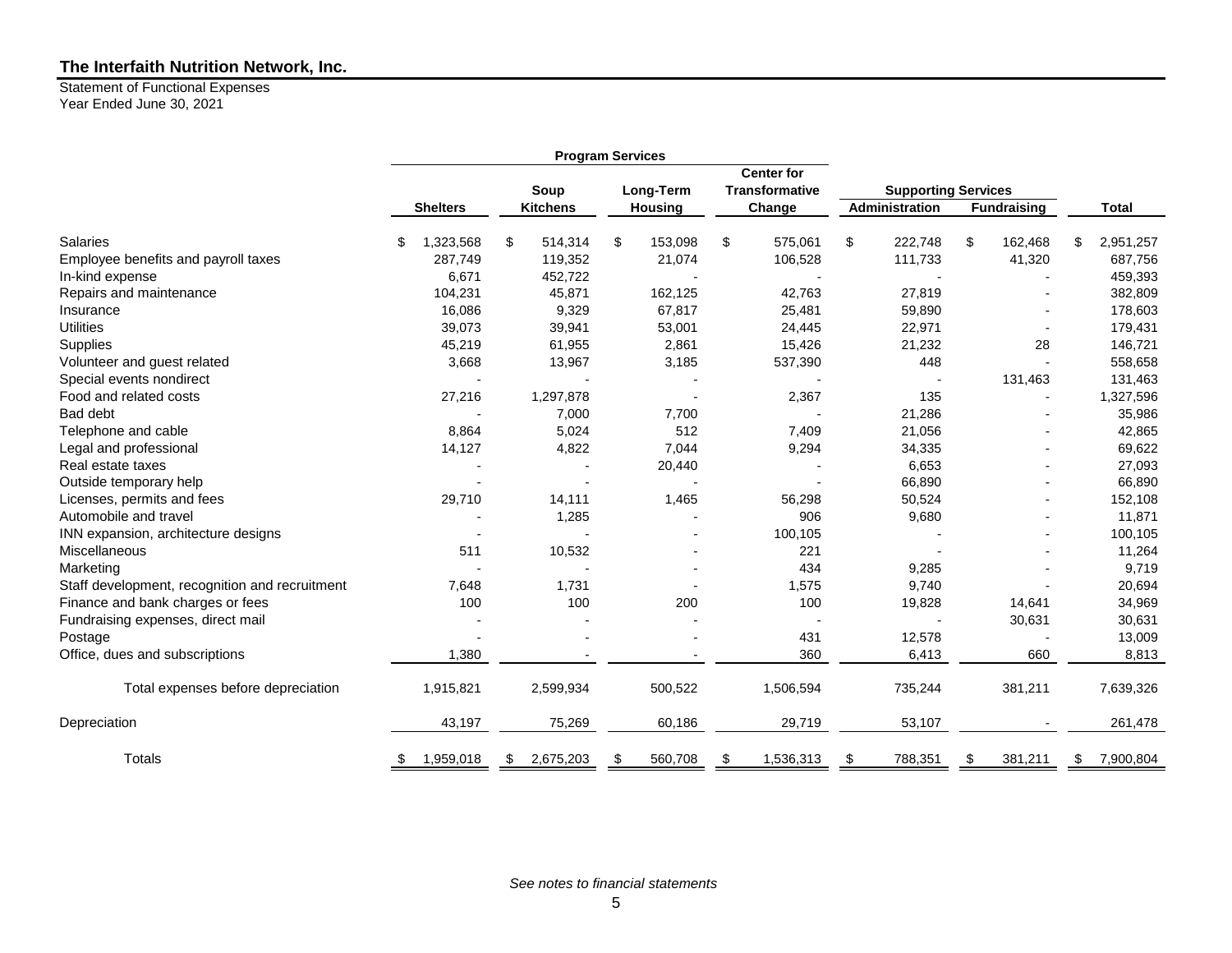## Statement of Functional Expenses

Year Ended June 30, 2020

|                                                |                 |                 | <b>Program Services</b> |                                            |                            |                    |                 |
|------------------------------------------------|-----------------|-----------------|-------------------------|--------------------------------------------|----------------------------|--------------------|-----------------|
|                                                |                 | Soup            | Long-Term               | <b>Center for</b><br><b>Transformative</b> | <b>Supporting Services</b> |                    |                 |
|                                                | <b>Shelters</b> | <b>Kitchens</b> | <b>Housing</b>          | Change                                     | Administration             | <b>Fundraising</b> | <b>Total</b>    |
| <b>Salaries</b>                                | 1,387,004<br>\$ | \$<br>496,575   | \$<br>140,843           | \$<br>516,768                              | \$<br>231,352              | \$<br>223,208      | \$<br>2,995,750 |
| Employee benefits and payroll taxes            | 289,926         | 117,154         | 19,809                  | 91,898                                     | 120,123                    | 42,828             | 681,738         |
| In-kind expense                                | 24,118          | 628,355         |                         |                                            | 55,931                     |                    | 708,404         |
| Repairs and maintenance                        | 66,375          | 50,489          | 95,023                  | 16,802                                     | 33,700                     |                    | 262,389         |
| Insurance                                      | 37,280          | 18,521          | 79,131                  | 35,531                                     | 13,274                     |                    | 183,737         |
| <b>Utilities</b>                               | 35,720          | 39,794          | 44,279                  | 18,336                                     | 25,415                     |                    | 163,544         |
| Supplies                                       | 36,065          | 58,633          | 6,234                   | 16,345                                     | 21,892                     | 467                | 139,636         |
| Volunteer and guest related                    | 485             | 7,362           | 3,025                   | 141,404                                    | 1,420                      |                    | 153,696         |
| Special events nondirect                       |                 |                 |                         |                                            | 1,698                      | 75,062             | 76,760          |
| Food and related costs                         | 36,627          | 258,945         |                         |                                            | 159                        |                    | 295,731         |
| Bad debt                                       |                 |                 |                         |                                            | 27,430                     |                    | 27,430          |
| Consulting                                     |                 |                 |                         | 26,198                                     |                            |                    | 26,198          |
| Telephone and cable                            | 13,649          | 7,857           | 1,825                   | 7,791                                      | 7,675                      |                    | 38,797          |
| Legal and professional                         | 18,266          | 9,840           | 6,293                   | 7,134                                      | 9,819                      |                    | 51,352          |
| Real estate taxes                              |                 |                 | 24,377                  | 1,859                                      |                            |                    | 26,236          |
| Outside temporary help                         | 10,340          | 5,170           | 3,766                   | 5,970                                      | 6,529                      |                    | 31,775          |
| Licenses, permits and fees                     | 26,814          | 12,419          | 2,620                   | 23,908                                     | 20,068                     |                    | 85,829          |
| Automobile and travel                          |                 | 102             |                         |                                            | 10,479                     | 217                | 10,798          |
| <b>Miscellaneous</b>                           | 3,038           | 2,926           | 3                       | 300                                        | 2,959                      |                    | 9,226           |
| Marketing                                      | 3,951           | 2,540           | 1,308                   | 2,332                                      | 7,480                      |                    | 17,611          |
| Staff development, recognition and recruitment | 6,438           | 5,537           |                         | 1,852                                      | 5,982                      |                    | 19,809          |
| Finance and bank charges or fees               |                 |                 | 10                      |                                            | 1,027                      | 20,657             | 21,694          |
| Fundraising expenses, direct mail              |                 |                 |                         |                                            |                            | 40,492             | 40,492          |
| Postage                                        |                 | 85              |                         | 24                                         | 9,980                      |                    | 10,089          |
| Office, dues and subscriptions                 | 1,155           | 25              |                         | 355                                        | 5,274                      |                    | 6,809           |
| Total expenses before depreciation             | 1,997,251       | 1,722,329       | 428,546                 | 914,807                                    | 619,666                    | 402,931            | 6,085,530       |
| Depreciation                                   | 69,814          | 33,787          | 62,585                  | 28,014                                     | 52,504                     |                    | 246,704         |
| Totals                                         | 2,067,065       | 1,756,116<br>\$ | 491,131<br>\$           | 942,821<br>\$                              | 672,170<br>\$              | 402,931<br>\$      | 6,332,234<br>\$ |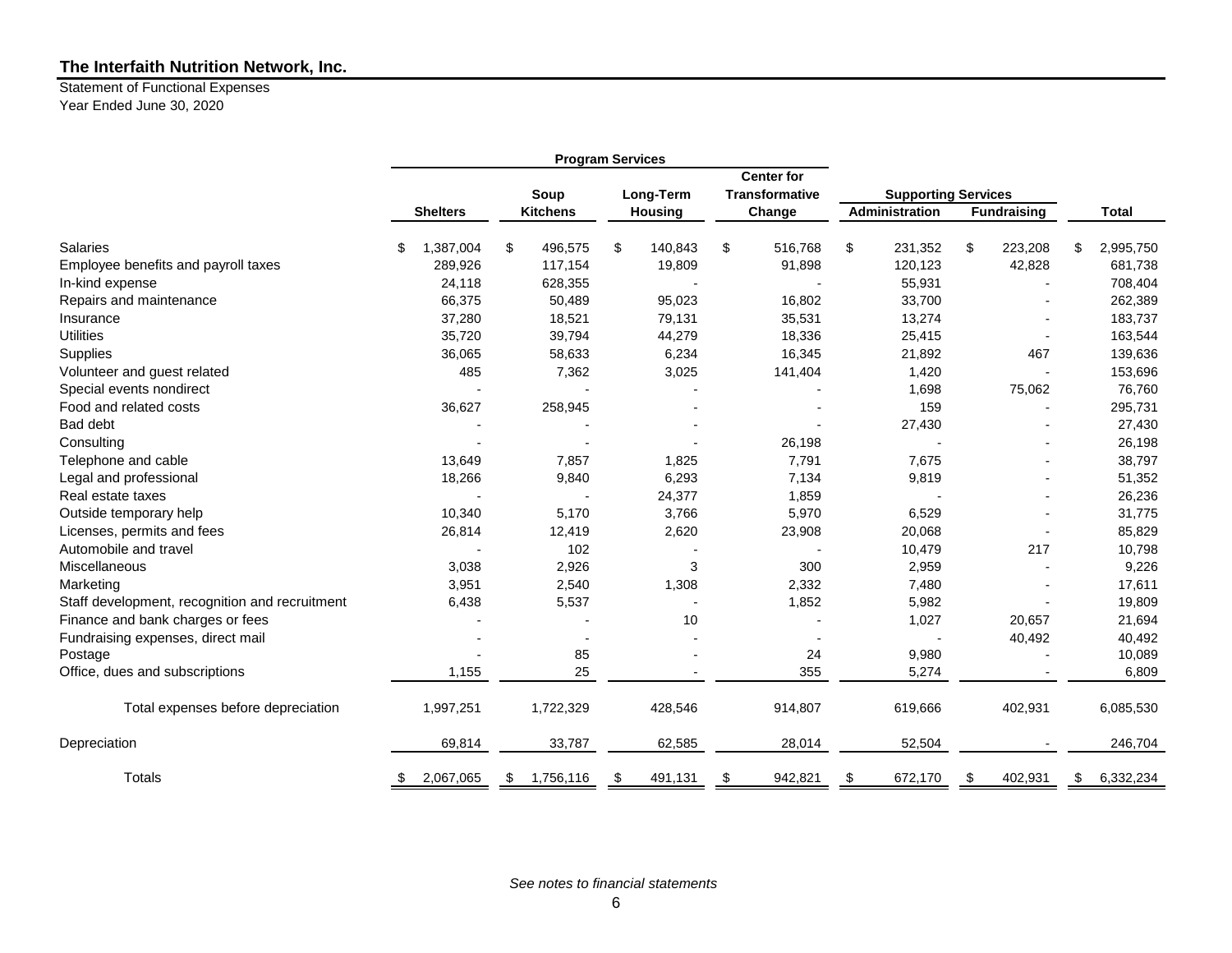## Years Ended June 30, 2021 and 2020 Statements of Cash Flows

|                                                  | 2021 |               | 2020 |            |
|--------------------------------------------------|------|---------------|------|------------|
|                                                  |      |               |      |            |
| <b>Cash Flows From Operating Activities</b>      | \$   |               |      |            |
| Change in net assets                             |      | 2,781,113     | \$   | 356,630    |
| Adjustments to reconcile change in net assets to |      |               |      |            |
| net cash flows from operating activities:        |      |               |      |            |
| Depreciation                                     |      | 261,478       |      | 246,704    |
| Change in donated product inventory              |      | (54, 997)     |      | (35, 189)  |
| Gain on sale of fixed assets                     |      |               |      | (468, 081) |
| Provision for bad debt                           |      | 35,986        |      | 27,430     |
| (Increase) decrease in operating assets:         |      |               |      |            |
| Grants and contracts receivable                  |      | (413, 257)    |      | (171, 226) |
| Contributions receivable                         |      | (152, 825)    |      | 125,370    |
| Prepaids and other assets                        |      | (7, 296)      |      | 12,235     |
| Other receivables                                |      | 15,114        |      | (5,629)    |
| (Decrease) increase in operating liabilities:    |      |               |      |            |
| Accounts payable and accrued expenses            |      | 287,946       |      | 53,741     |
| Security deposits                                |      | (1,700)       |      | (285)      |
| Deferred revenue                                 |      | (1, 280, 571) |      | 1,220,571  |
| Net cash flows from operating activities         |      | 1,470,991     |      | 1,362,271  |
| <b>Cash Flows From Investing Activities</b>      |      |               |      |            |
| Proceeds from sale of fixed assets               |      |               |      | 569,000    |
| Purchase of fixed assets                         |      | (398, 441)    |      | (390, 637) |
| Net cash flows from investing activities         |      | (398, 441)    |      | 178,363    |
| Net change in cash and cash equivalents          |      | 1,072,550     |      | 1,540,634  |
| <b>Cash and Cash Equivalents, Beginning</b>      |      | 4,722,548     |      | 3,181,914  |
| <b>Cash and Cash Equivalents, Ending</b>         | \$   | 5,795,098     | \$   | 4,722,548  |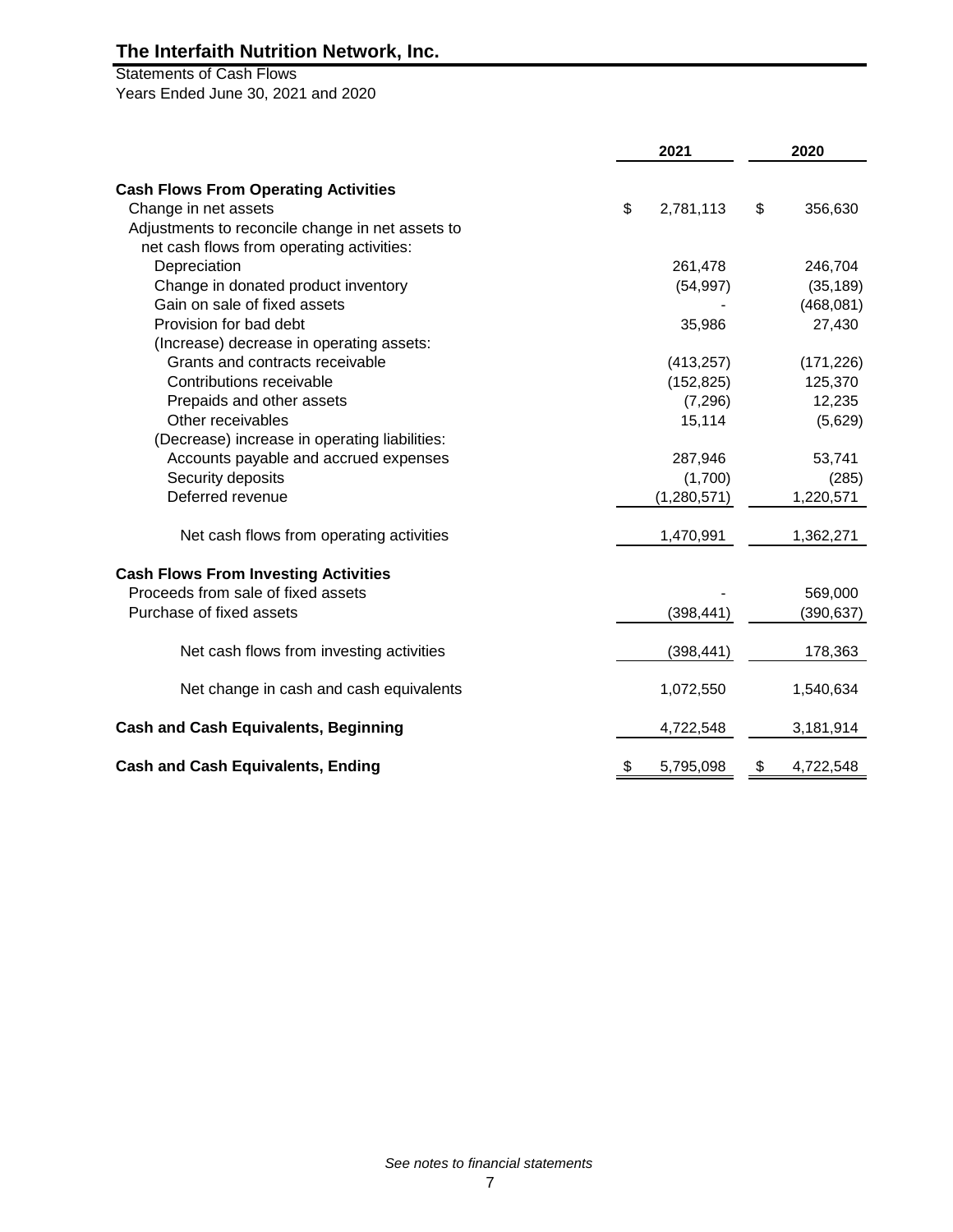Notes to Financial Statements June 30, 2021 and 2020

#### **1. Description of Organization and Summary of Significant Accounting Policies**

#### **Nature of Operations**

The Interfaith Nutrition Network, Inc. (the Organization) is a not-for-profit organization formed in 1983 under the laws of New York State. The Organization operates in Nassau County and Suffolk County, New York and is supported primarily by donor contributions, grants and government contracts. The Organization derives its revenue from, among other sources, contributions and grants from individuals and foundations, general fundraising, special events and governmental agencies.

Included in the accompanying financial statements are the following program and supporting services:

#### **Food and Shelter Programs**

The Organization provides direct assistance to those who are hungry and homeless on Long Island through the largest soup kitchen on Long Island, emergency shelters, long-term housing and supportive services. As a not-for-profit, volunteer based organization, the Organization provides a broad variety of essential services to assist those challenged by hunger, homelessness and profound poverty. The Organization partners with those in need in a dignified and respectful manner to help them achieve self-sufficiency. All services are provided free of charge, with no proof of need, within an atmosphere of dignity and respect. The Organization is volunteer based with a dedicated staff, a broad base of community support and a commitment to educate the public about the issues of hunger and homelessness.

A number of the Organization's former soup kitchens, not located in Hempstead, New York, formed separate legal entities. Funds distributed or approved to be distributed to the soup kitchens that separated are shown on the statements of activities and change in net assets as Release of Funds to Other Soup Kitchens. For the year ended June 30, 2020, these distributions totaled \$17,427 and represented the final distributions to former soup kitchens.

#### **Center for Transformative Change**

The Center for Transformative Change, located directly adjacent to the soup kitchen, offers a Resource Center which assists guests of the soup kitchen to access government benefits, acquire identification documents, prepare resumes/conduct job searches, find housing/emergency shelter, qualify for housing programs and provide other services designed to assist them to achieve self-sufficiency. The center serves as the Nassau Hub for the Long Island Coalition for the Homeless. It offers a computer lab where guests can learn to use a computer and conduct job and housing searches. It also offers a clothing boutique.

#### **Administration**

Administration includes the functions necessary to maintain an equitable employment program; ensure an adequate working environment; provide coordination and articulation of the Organization's program strategies; secure proper administrative functioning of the Board of Directors; maintain competent legal services for the program administration of the Organization and manage the financial and budgetary responsibilities of the Organization.

#### **Fundraising**

Provides the structure necessary to encourage and secure private financial support from individuals, foundations and corporations.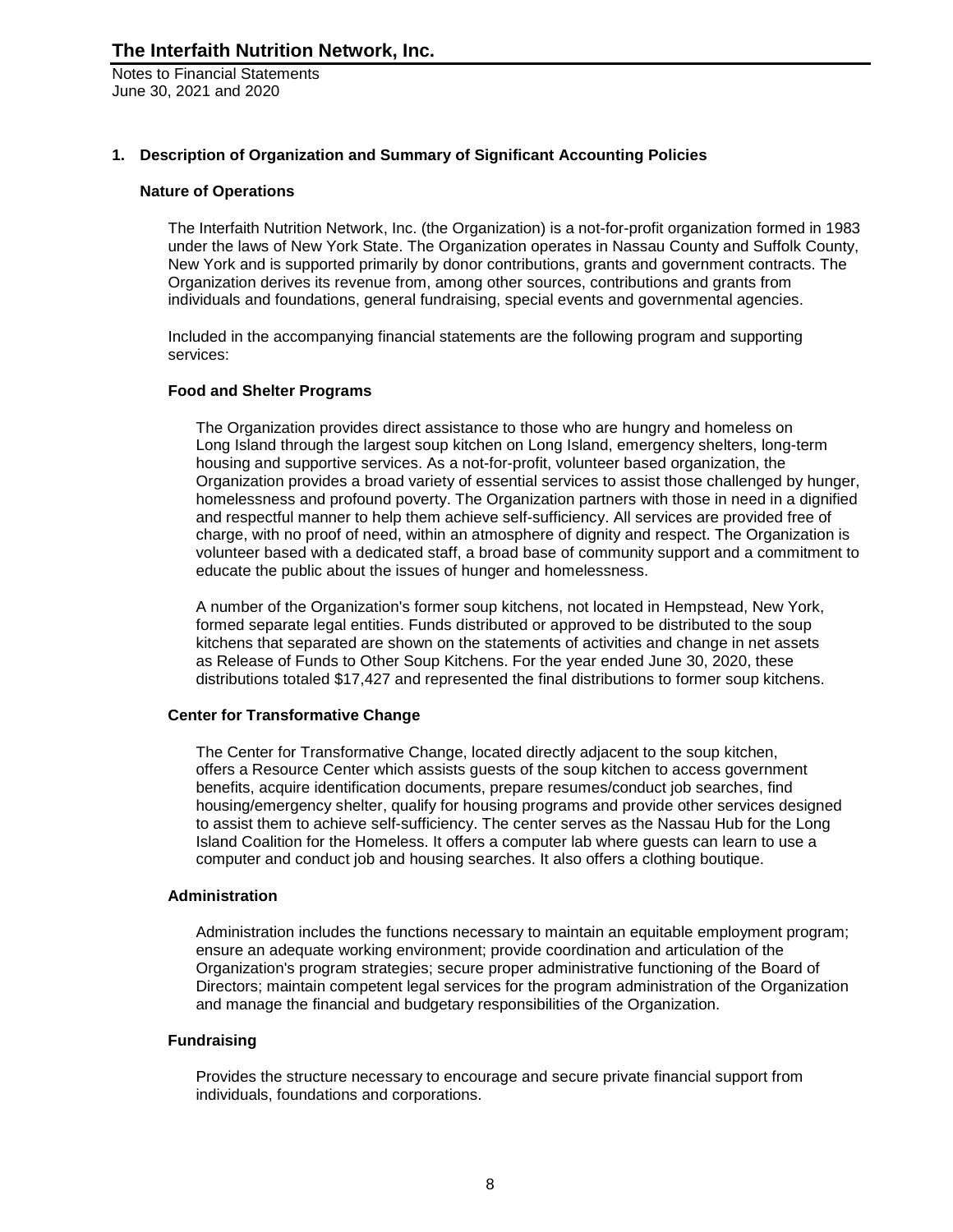#### **Basis of Presentation**

The accompanying financial statements have been prepared in accordance with accounting principles generally accepted in the United States (U.S. GAAP) using the accrual basis of accounting. The Organization's financial statements distinguish between net assets without donor restrictions and net assets with donor restrictions, based upon the existence or absence of donor-imposed restrictions, as follows:

#### **Net Assets**

**Net Assets Without Donor Restrictions** - Net assets that are not subject to donor-imposed stipulations and that may be expended for any purpose in achieving the primary objectives of the Organization.

**Net Assets With Donor Restrictions** - Net assets that are subject to donor-imposed stipulations that will be met either by the actions of the Organization and/or the passage of time. As the restrictions are satisfied, net assets with donor restrictions are reclassified to net assets without donor restrictions and are reported in the accompanying statements of activities and change in net assets as net assets released from restrictions. Net assets with donor restrictions also include net assets that are subject to donor-imposed stipulations that neither expire by the passage of time, nor can be fulfilled or removed by actions of the Organization.

#### **Contributions**

Unconditional promises to give (including grants) that are expected to be collected within one year are recorded as contributions at net realizable value. Unconditional promises to give that are expected to be collected in future years are recorded at the present value of their estimated future cash flows. The discounts on those amounts are computed using risk-adjusted interest rates applicable to the years in which the promises are received. Amortization of the discounts is included in contributions revenue. As of June 30, 2021 and 2020, no discounts were recorded.

For the years ended June 30, 2021 and 2020, the Organization received related party contributions of \$448,498 and \$315,345, respectively.

Conditional promises to give are not included as support until the conditions, which include both a barrier and a right of return or release, have been substantially met. Deferred revenue arises from payments received prior to meeting conditions.

The Organization recognizes revenue from bequests when a legally binding obligation is received and when a fair value can reasonably be determined.

Gifts of cash or other assets are recorded as net assets with donor restrictions if they are received with donor stipulations that limit the use of the donated assets. When a donor restriction expires, that is, when a stipulated time restriction ends or purpose restriction is accomplished, net assets with donor restrictions are reclassified to net assets without donor restrictions and reported in the statements of activities and change in net assets as net assets released from restrictions. Net assets with donor restrictions that originate in a given year and are released from restrictions in the same year by meeting the donors' restricted purposes are reflected in net assets without donor restrictions.

The Organization reports gifts of land, buildings and equipment as net assets without donor restrictions unless explicit donor stipulations specify how the donated assets must be used. Gifts of long-lived assets with explicit restrictions that specify how the assets are to be used and gifts of cash or other assets that must be used to acquire long-lived assets are reported as restricted support. Absent explicit donor stipulations about how long those long-lived assets must be maintained, the Organization reports expirations of donor restrictions when the donated or acquired long-lived assets are placed in service.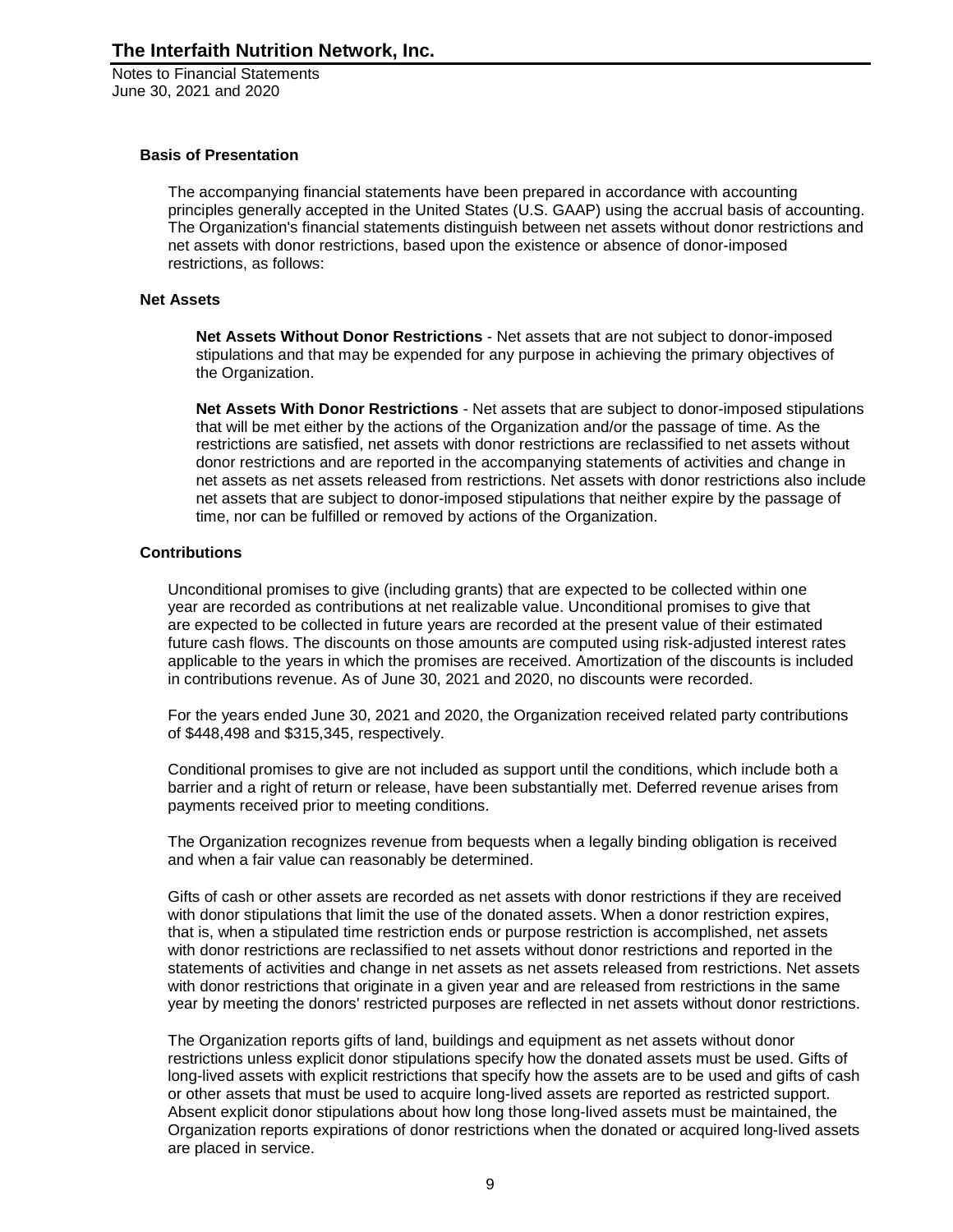#### **In-Kind Contributions and Donated Assets**

The Organization records donated products received, distributed and on hand at fair value. The fair value of donated products received and distributed during the year is reflected in the accompanying financial statements as in-kind contributions and in-kind expenses. Significant fluctuations in operating results may occur due to variances in quantity and valuation of donated products.

Donated product inventory represents donated food and supplies and is valued at fair value at the time of donation.

Donated marketable securities and other noncash donations are recorded as contributions at their estimated fair values at the date of donation.

For the years ended June 30, 2021 and 2020, the Organization recorded in-kind contributions of \$484,213 and \$721,482, respectively. For the year ended June 30, 2021, in-kind contributions were comprised of donated products of \$459,393 and donated gift cards of \$24,820. For the year ended June 30, 2020, in-kind contributions were comprised of donated services of \$55,931, donated products of \$652,473 and donated gift cards of \$13,078.

A number of volunteers have donated significant amounts of their time in the Organization's program service, administration and fundraising. However, since these services do not meet the criteria for recognition under U.S. GAAP, they are not reflected in the accompanying financial statements.

#### **Grants From Governmental Agencies**

A portion of the Organization's revenue is derived from cost-reimbursable federal and state contracts and grants, which are conditioned upon certain performance requirements and/or the incurrence of allowable qualifying expenses. Amounts received are recognized as revenue when the Organization has incurred expenditures in compliance with specific contract or grant provisions. Amounts received prior to incurring qualifying expenditures are reported as deferred revenue in the statements of financial position. As of June 30, 2021, the Organization received awarded and unrecognized reimbursement grants of \$950,615. There were no conditional grants as of June 30, 2020.

#### **Fundraising Revenue**

Fundraising revenue arises from special events and is recognized when the special event occurs.

A portion of fundraising revenue represents a reciprocal transaction equal to the cost of direct expenses with the remainder representing contributions. For the years ended June 30, 2021 and 2020, direct expenses were \$145,750 and \$93,667, respectively.

#### **Cash and Cash Equivalents**

The Organization considers all highly liquid investments with an original maturity of 90 days or less on the date of purchase to be cash equivalents. Cash equivalents are carried at fair value which approximates cost.

#### **Allowance for Doubtful Accounts**

Management must make estimates of the uncollectability of all accounts, contributions, grant and contracts receivable. Management specifically analyzes receivables, historical bad debts and changes in circumstances when evaluating the adequacy of the allowance for doubtful accounts. The Organization's allowance for doubtful accounts was \$27,379 and \$80,528 as of June 30, 2021 and 2020, respectively. Bad debt expense was \$35,986 and \$27,430 for the years ended June 30, 2021 and 2020, respectively.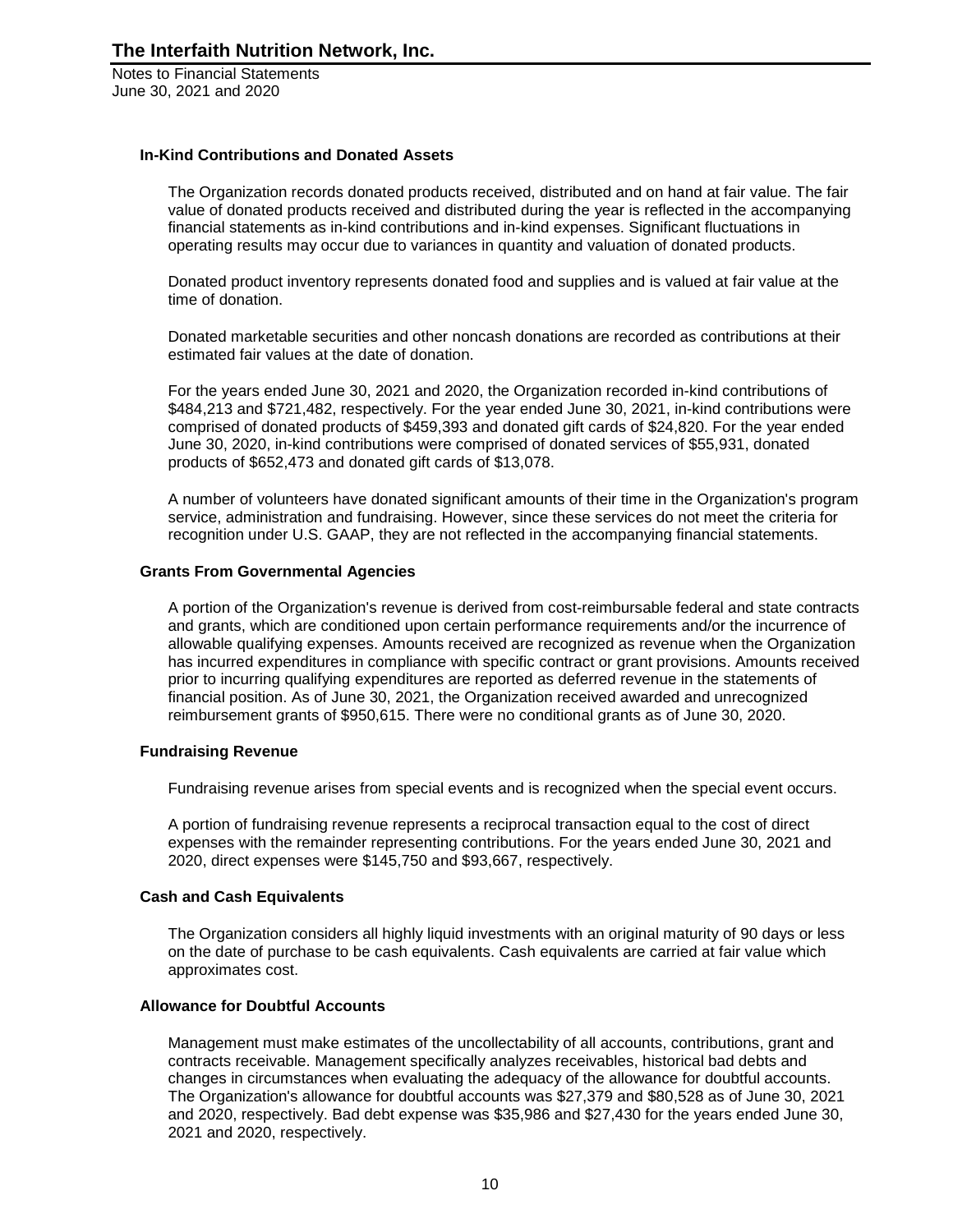#### **Fixed Assets, Net**

Fixed assets are stated at cost, except for donated assets, which are recorded at fair value at the time of donation. The Organization's capitalization policy is to capitalize all fixed asset purchases in excess of \$1,000. Depreciation is calculated using the straight-line method over the estimated useful lives of the related assets, commencing with the month the asset is placed in service. The useful lives of the Organization's fixed assets are as follows:

|                                    | Years     |
|------------------------------------|-----------|
| Building and building improvements | $15 - 30$ |
| Equipment                          | $5 - 10$  |
| Vehicles                           | 5         |
| Computer system                    | $3 - 5$   |
| <b>Furniture and fixtures</b>      | $5 - 10$  |

#### **Impairment of Long-Lived Assets**

The Organization assesses the impairment of long-lived assets with determinable lives whenever events or changes in business circumstances indicate that the carrying amount of an asset may not be recoverable. When such events occur, management determines whether there has been impairment by comparing the anticipated undiscounted net future cash flows to the related asset's carrying value. If impairment exits, the asset is written down to its estimated fair value. There were no such events for the years ended June 30, 2021 and 2020.

#### **Deferred Revenue**

On April 8, 2020, the Organization received loan proceeds in the amount of \$591,044 under the Paycheck Protection Program (PPP) which are administered by the U.S. Small Business Administration (SBA) and authorized in the Coronavirus Aid, Relief and Economic Security (CARES) Act. The PPP provides loans to qualifying organizations in amounts up to 2.5 times their average monthly payroll expenses and was designed to provide a direct financial incentive for qualifying organizations to keep their workforce employees during the Coronavirus crisis. Advances from the PPP are forgivable after a "covered period" (eight or 24 weeks) as long as the borrower maintains its payroll levels and uses the proceeds for eligible expenses, including payroll, benefits, mortgage interest, rent and utilities. The forgiveness amount will be reduced if the borrower terminates employees or reduces salaries and wages more than 25 percent during the covered period. As of June 30, 2020, the Organization accounted for the PPP funds as deferred revenue within the statement of financial position with forgiveness to be recorded in accordance with guidance for conditional contributions when there was no longer a measurable performance or other barrier and right of return of the PPP loan, or when such conditions were explicitly waived.

As of June 30, 2021, the Organization had expended all of the PPP funds received on qualified expenses, met all of the conditions attached to the PPP, and on November 23, 2020, received notice from the SBA that forgiveness of the \$591,044 of the PPP proceeds was granted. Therefore, the Organization has recorded the PPP funds as a contribution of \$591,044 within fees and grants from government agencies in its statement of activities and change in net assets for the year ended June 30, 2021.

The SBA reserves the right to audit any PPP loan, regardless of size. These audits may occur after forgiveness has been granted. In accordance with the CARES Act, all borrowers are required to maintain their PPP loan documentation for six years after the PPP loan was forgiven or repaid in full and to provide that documentation to the SBA upon request. The Organization does not believe the results of any audits or reviews by the SBA would have a material impact on the financial statements.

As of June 30, 2021 and 2020, deferred revenue also included amounts of \$5,000 and \$694,527, respectively, received by the Organization for its annual ball and other events which were deferred as these events had not been held as of June 30, 2021 and 2020.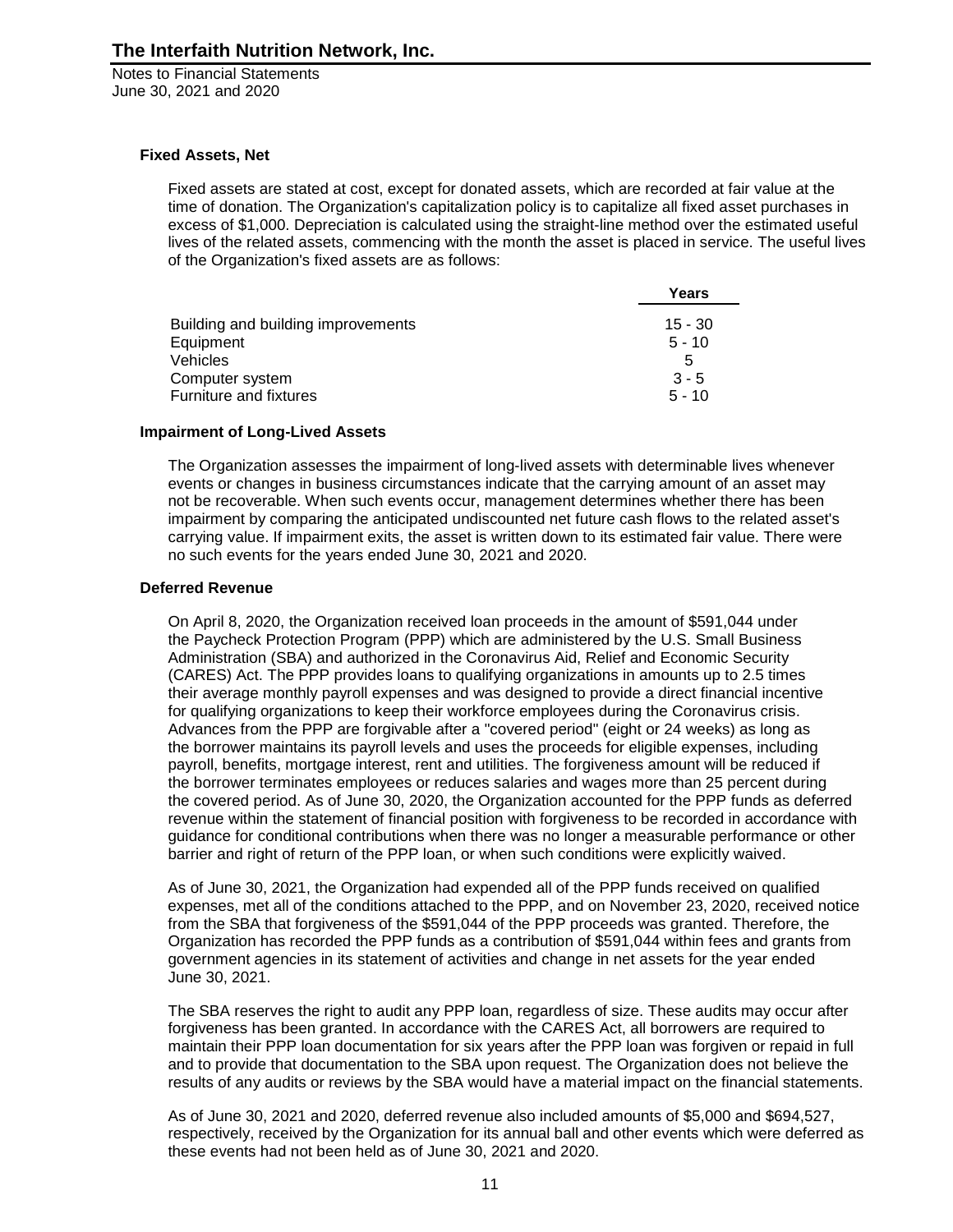#### **Allocation of Expenses**

The costs of providing the various programs and other activities have been reported on a functional basis in the statements of activities and change in net assets and functional expenses. Accordingly, certain costs have been allocated among the programs and supporting services benefited. When applicable, expenses are directly charged to their appropriate natural and functional classifications. Expenses not directly charged and allocated based on time and effort include administrative salaries, administrative fringe benefits, administrative payroll taxes, equipment maintenance, outside services and repairs and maintenance. Expenses not directly charged and allocated based on an average allocation percentage of administrative payroll, include real estate taxes, utilities and depreciation.

#### **Use of Estimates**

The preparation of financial statements in conformity with U.S. GAAP requires management to make estimates and assumptions that affect the reported amounts of assets and liabilities and disclosure of contingent assets and liabilities at the date of the financial statements and the reported amounts of revenues and expenses during the reporting period. Actual results could differ from those estimates.

#### **Tax-Exempt Status**

The Organization qualifies as a tax-exempt, not-for-profit organization under Section 501(c)(3) of the Internal Revenue Code and as a not-for-profit organization under the laws of New York State. Accordingly, no provision for federal or state income taxes is required.

#### **Uncertain Tax Positions**

Management has evaluated the Organization's tax positions and concluded that the Organization has not taken any uncertain tax positions that require adjustment to the financial statements to comply with the provisions of the Financial Accounting Standards Board (FASB) Accounting Standards Codification (ASC) No. 740.

#### **Reclassification**

For comparability, certain 2020 amounts have been reclassified to conform with classifications adopted in 2021. The reclassifications have no effect on reported amounts of net assets or change in net assets.

#### **Recent Account Pronouncements**

In February 2016, the FASB issued Accounting Standards Update (ASU) 2016-02, *Leases (Topic 842)*. The core principles of ASU 2016-02 change the way organizations will account for their leases by recognizing lease assets and lease liabilities on the statement of financial position and disclosing key information about leasing arrangements. ASU 2016-02 is effective for the Organization for fiscal years beginning after December 15, 2021, with early adoption permitted. Management is currently evaluating the impact of ASU 2016-02 on the Organization's financial statements.

In September 2020, the FASB issued ASU 2020-07, *Not-for-Profit Entities (Topic 958): Presentation and Disclosures by Not-for-Profit Entities for Contributed Nonfinancial Assets*. The ASU is intended to improve transparency in the reporting of contributed nonfinancial assets, also known as gifts-in-kind, for not-for-profit organizations. The amendments in this ASU should be applied on a retrospective basis and are effective for annual periods beginning after June 15, 2021. Early adoption is permitted. Management is currently evaluating the impact of ASU 2020-07 on the Organization's financial statements.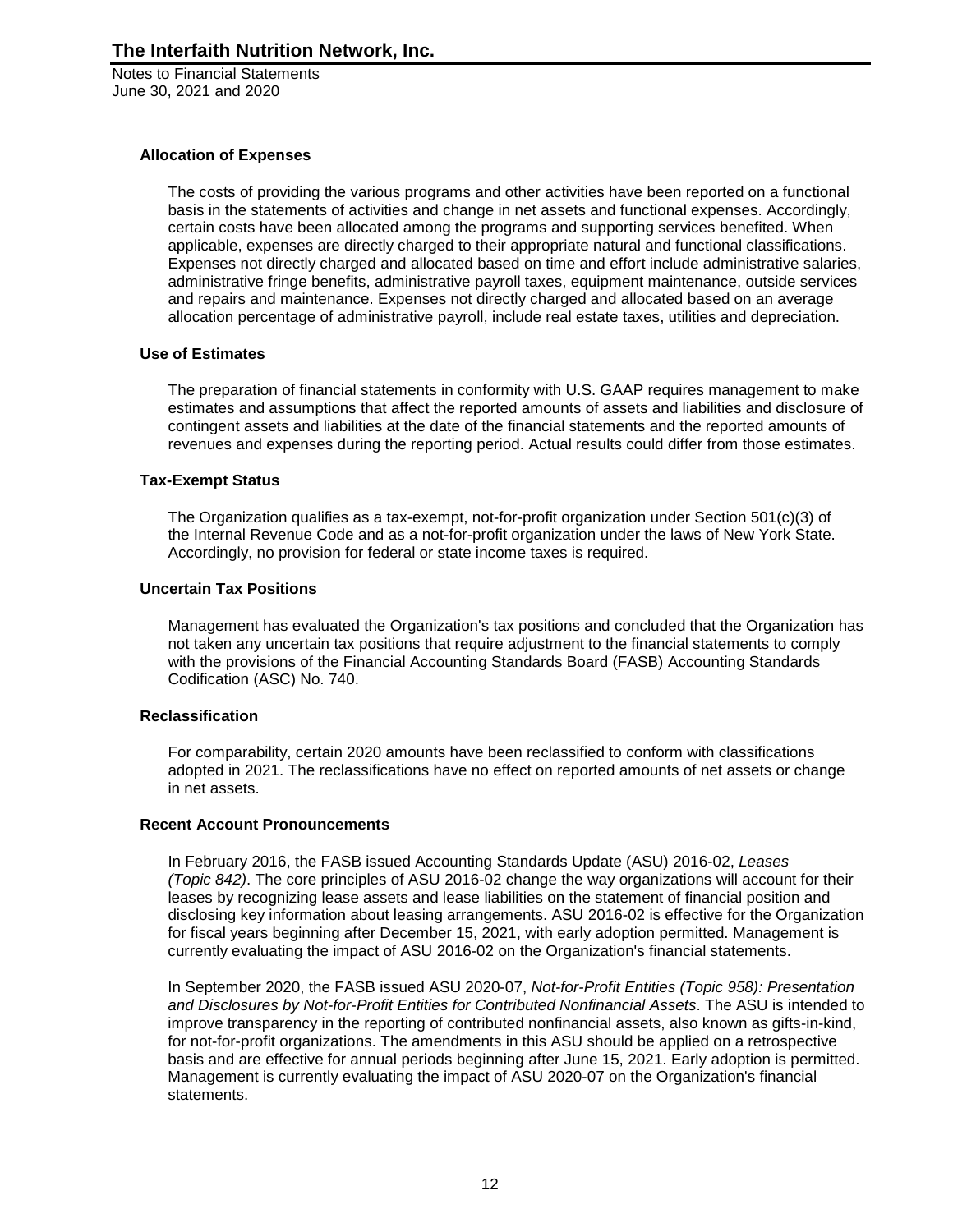Notes to Financial Statements June 30, 2021 and 2020

#### **2. Liquidity and Availability of Resources**

The Organization's financial assets available within one year of the statements of financial position dates for general expenditures such as operating expenses, are as follows:

|                                                                                                                                 | 2021                                  | 2020                                          |
|---------------------------------------------------------------------------------------------------------------------------------|---------------------------------------|-----------------------------------------------|
| Cash and cash equivalents<br>Grants and contracts receivable<br>Contributions receivable, net of allowance<br>Other receivables | \$<br>5,795,098<br>846,952<br>119,746 | \$<br>4,722,548<br>433,695<br>2,907<br>15,114 |
|                                                                                                                                 | 6,761,796                             | 5,174,264                                     |
| Less:<br>Donor restricted amounts<br>Board designated amounts                                                                   | (706, 522)<br>(2,313,669)             | (489,855)<br>(2,313,669)                      |
| Total                                                                                                                           | 3,741,605                             | 2,370,740                                     |

As part of the Organization's liquidity management, it has a policy to structure its financial assets to be available as its general expenditures, liabilities and other obligations come due.

As of June 30, 2021, the Organization has available financial assets on hand to cover approximately six months of operating expenses.

#### **3. Grants and Contracts Receivable**

Grants and contracts receivable as of June 30, 2021 and 2020 are comprised of the following:

|                                                                                                   | 2021    | 2020 |         |
|---------------------------------------------------------------------------------------------------|---------|------|---------|
| Nassau County Department of Social Services                                                       | 212.368 | S    | 268.897 |
| Nassau County Office of Housing and Intergovernmental<br>Affairs, Emergency Shelter Grant Program | 421,630 |      | 71.159  |
| Other grants                                                                                      | 212.954 |      | 93,639  |
| Total                                                                                             | 846.952 |      | 433,695 |

#### **4. Fixed Assets, Net**

Fixed assets, net, consists of the following as of June 30, 2021 and 2020:

| 2021                               |    | 2020      |    |           |
|------------------------------------|----|-----------|----|-----------|
| Land                               | \$ | 1,060,425 | \$ | 1,060,425 |
| Building and building improvements |    | 6,092,868 |    | 5,858,475 |
| Equipment                          |    | 1,128,711 |    | 1,039,278 |
| Vehicles                           |    | 65,833    |    | 65,833    |
| Computer system                    |    | 304,198   |    | 229,583   |
| Furniture and fixtures             |    | 180,126   |    | 180,126   |
|                                    |    | 8,832,161 |    | 8,433,720 |
| Less accumulated depreciation      |    | 5,187,948 |    | 4,926,470 |
|                                    | \$ | 3,644,213 | S  | 3,507,250 |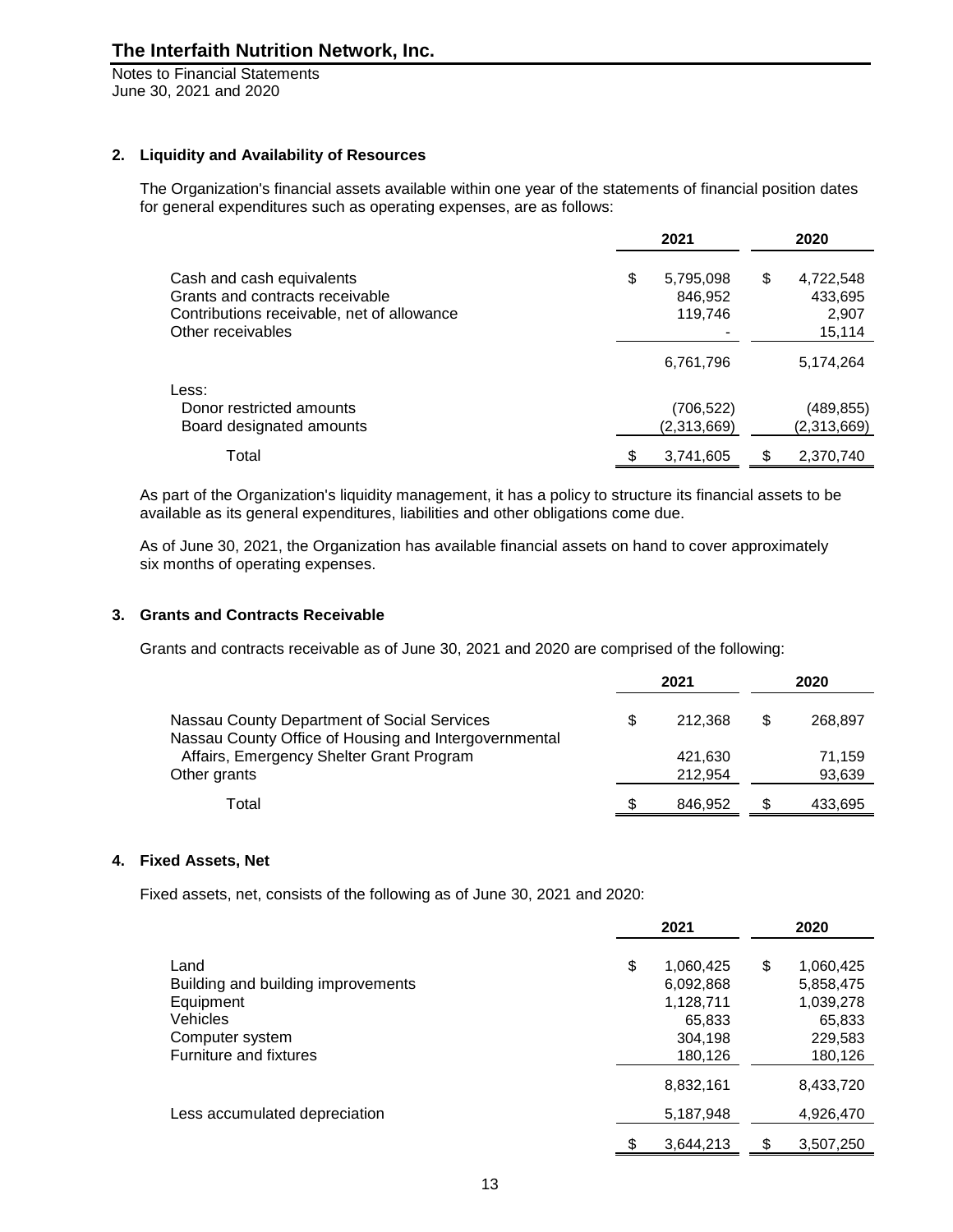Notes to Financial Statements June 30, 2021 and 2020

#### **5. Board Designated Net Assets**

Board designated net assets are net assets without donor restrictions that have been designated by the Board for specific purposes.

The following represents the composition of Board designated net assets as of June 30, 2021 and 2020:

|                                                             | 2021 |           | 2020 |           |
|-------------------------------------------------------------|------|-----------|------|-----------|
| Board designated for specific projects and general reserves |      | 2.313.669 | - S  | 2.313.669 |

#### **6. Net Assets With Donor Restrictions**

Net assets with donor restrictions are restricted for the following purposes as of June 30, 2021 and 2020:

|                                  | 2021 |         | 2020 |         |  |
|----------------------------------|------|---------|------|---------|--|
| Center for Transformative Change | S    | 350,000 |      | 300,000 |  |
| Shelters                         |      | 189,855 |      | 189,855 |  |
| Special projects                 |      | 166.667 |      |         |  |
| Total                            |      | 706.522 |      | 489,855 |  |

For the year ended June 30, 2021, \$300,000 of donor restricted net assets was received related to the Center for Transformative Chance and special projects of which \$83,333 was released by incurring applicable expenses. For the year ended June 30, 2020, \$16,300 of donor restricted net assets related to shelters were released by incurring applicable expenses.

#### **7. Concentrations of Credit Risk**

The Organization maintains its cash in bank deposit accounts which, at times, may exceed insured limits. Accounts at each bank are insured by the Federal Deposit Insurance Company (FDIC) up to \$250,000 per bank. Accounts at federal credit unions are insured by the National Credit Union Insurance Fund. The Organization has not experienced any losses in such accounts, and believes it is not exposed to any significant credit risk on cash and cash equivalents.

#### **8. Commitments and Contingencies**

#### **Operating Leases**

The Organization leases copiers for its operations under noncancelable operating leases expiring in June 2024. Rent expense for the years ended June 30, 2021 and 2020 was approximately \$28,300 and \$29,000, respectively, which is included within supplies on the statements of functional expenses.

Minimum annual payments under noncancelable leases for these facilities and other operating leases are as follows for the years ending June 30 (approximately):

| 2022<br>2023<br>2024 | \$ | 26,300<br>26,300<br>24,200 |
|----------------------|----|----------------------------|
| Total                | S  | 76,800                     |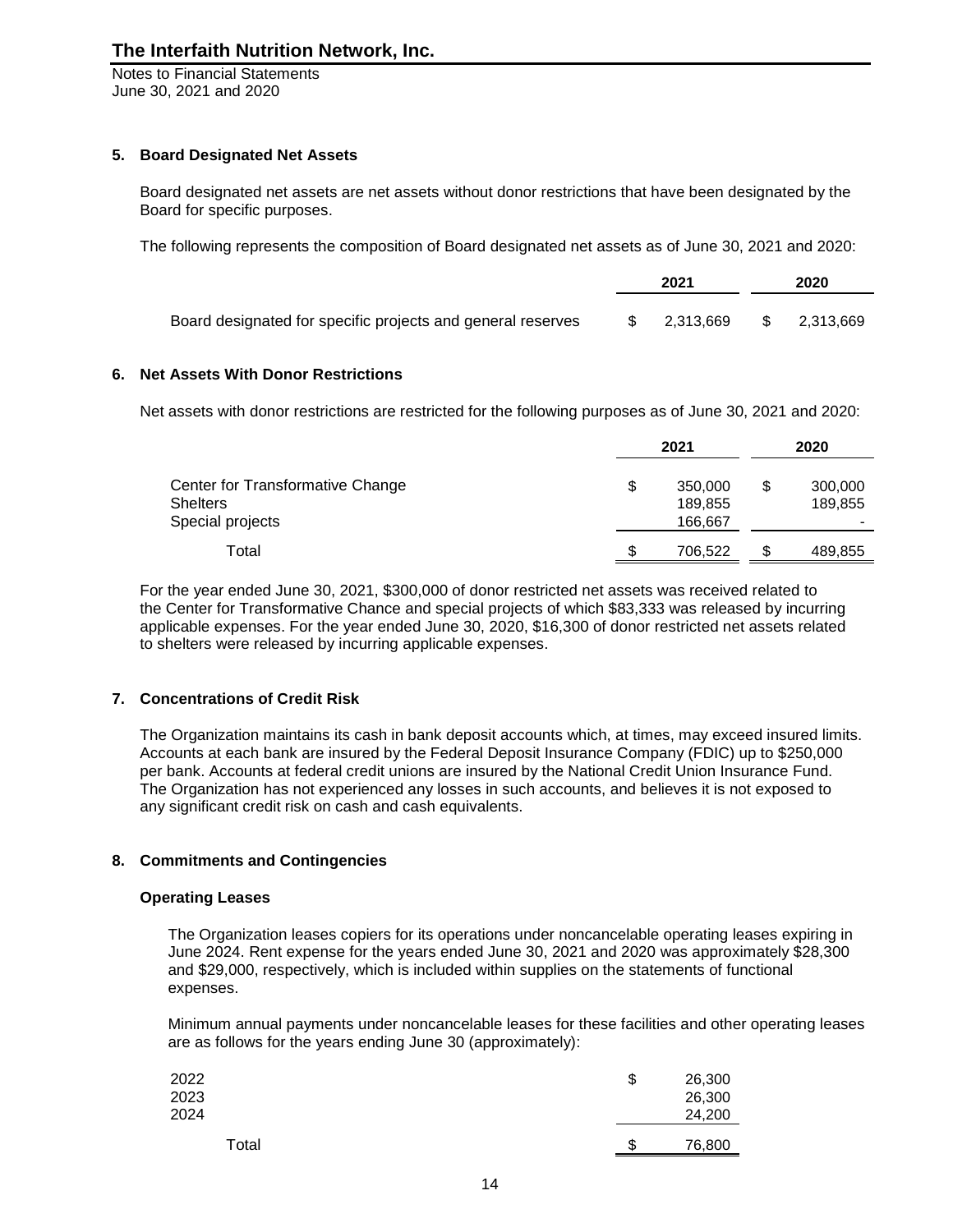#### **Contingencies**

From time to time, the Organization is a defendant in legal actions, which are routine and incidental to its business. In management's opinion, settlement of these actions will not have a material adverse effect on the Organization's financial position, liquidity or results of operations.

#### **9. Retirement Plan**

The Organization sponsors a defined contribution retirement plan covering all eligible employees, as defined. The plan permits for employee salary deferrals.

#### **10. Subsequent Events**

Management has evaluated subsequent events through November 19, 2021, the date the financial statements are available for issuance, for inclusion or disclosure in the financial statements.

On November 15, 2021, the Organization signed a contract for the purchase of a building adjacent to its existing soup kitchen to be used for programmatic and administrative purposes. The purchase price is \$5,500,000.